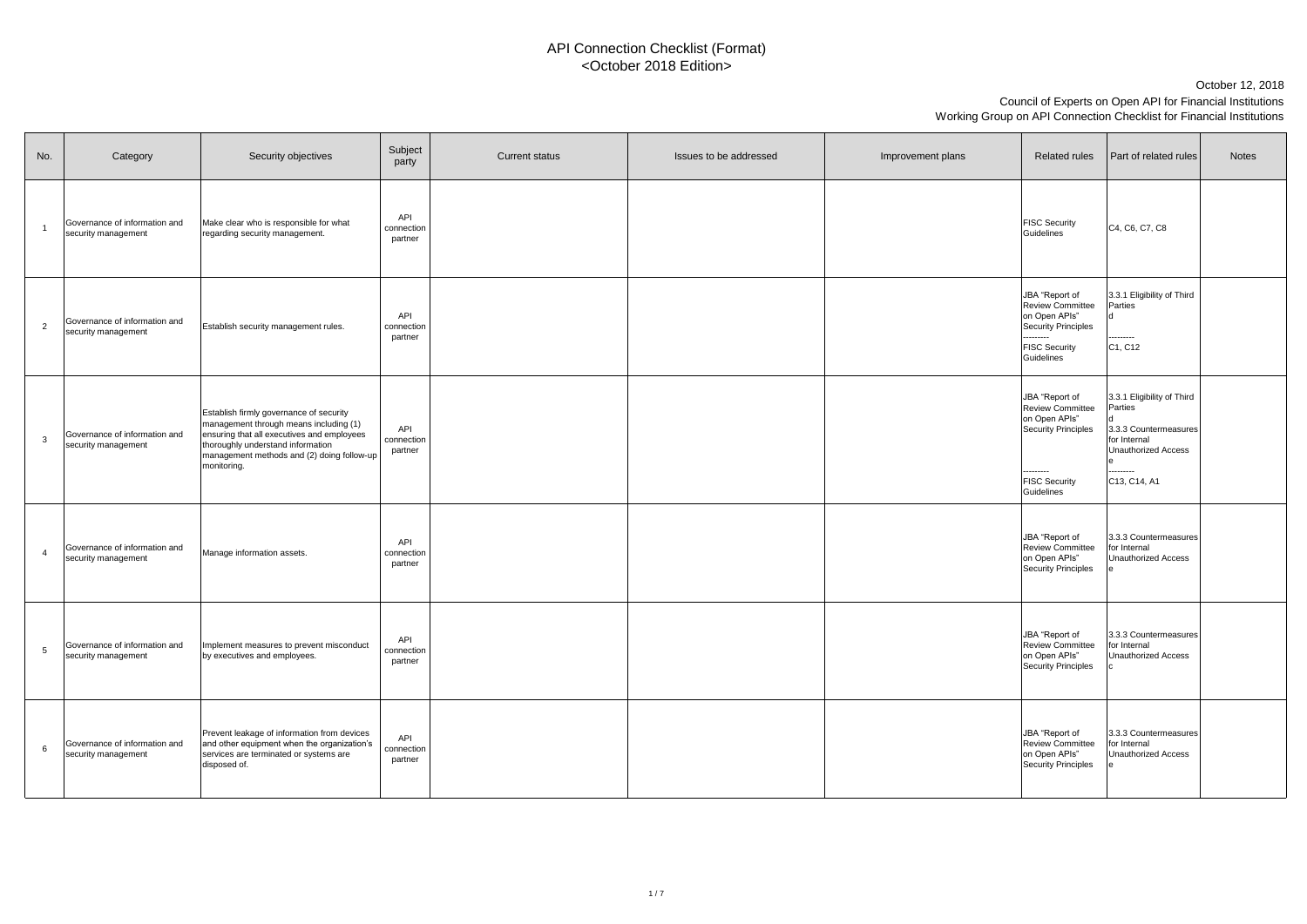| No.             | Category                                                                     | Security objectives                                                                                      | Subject<br>party             | <b>Current status</b> | Issues to be addressed | Improvement plans | Related rules                                                                                      | <b>Part of related rules</b>                                                  | <b>Notes</b> |
|-----------------|------------------------------------------------------------------------------|----------------------------------------------------------------------------------------------------------|------------------------------|-----------------------|------------------------|-------------------|----------------------------------------------------------------------------------------------------|-------------------------------------------------------------------------------|--------------|
|                 | Governance of information and<br>security management                         | Implement review and countermeasures in the<br>event of a security incident.                             | API<br>connection<br>partner |                       |                        |                   | JBA "Report of<br><b>Review Committee</b><br>on Open APIs"<br>Security Principles                  | 3.3.1 Eligibility of Third<br>Parties                                         |              |
|                 | Governance of information and<br>security management                         | Ensure security in chain connections.                                                                    | API<br>connection<br>partner |                       |                        |                   |                                                                                                    |                                                                               |              |
| $\alpha$        | Governance of information and<br>security management                         | Prepare for incidents such as unauthorized<br>access and system failures.                                | <b>Both</b>                  |                       |                        |                   | JBA "Report of<br><b>Review Committee</b><br>on Open APIs"<br>Security Principles                  | 3.3.4 Handling<br>Unauthorized Access<br>When It Occurs                       |              |
| 10 <sup>°</sup> | Outsourcing management                                                       | Implement measures as necessary to ensure<br>effective and proper execution of outsourced<br>operations. | API<br>connection<br>partner |                       |                        |                   | <b>FISC Security</b><br>Guidelines                                                                 | C20, C21, C22, C23,<br>IA1                                                    |              |
| 11              | Outsourcing management                                                       | Implement measures in light of risks specific<br>to cloud services when using them.                      | API<br>connection<br>partner |                       |                        |                   | <b>FISC Security</b><br>Guidelines                                                                 | C <sub>24</sub> , A <sub>1</sub>                                              |              |
| 12              | Cooperation between financial<br>institutions and API connection<br>partners | Review and improve security measures.                                                                    | <b>Both</b>                  |                       |                        |                   | JBA "Report of<br>Review Committee<br>on Open APIs"<br>Security Principles                         | 3.3.4 Handling<br>Unauthorized Access<br>When It Occurs                       |              |
| 13              | Cooperation between financial<br>institutions and API connection<br>partners | Implement appropriate responses to requests,<br>inquiries, and other contacts from users.                | Both                         |                       |                        |                   | JBA "Report of<br><b>Review Committee</b><br>on Open APIs"<br><b>User Protection</b><br>Principles | 3.4.2<br>Explaining/Displaying<br>Information and<br><b>Obtaining Consent</b> |              |

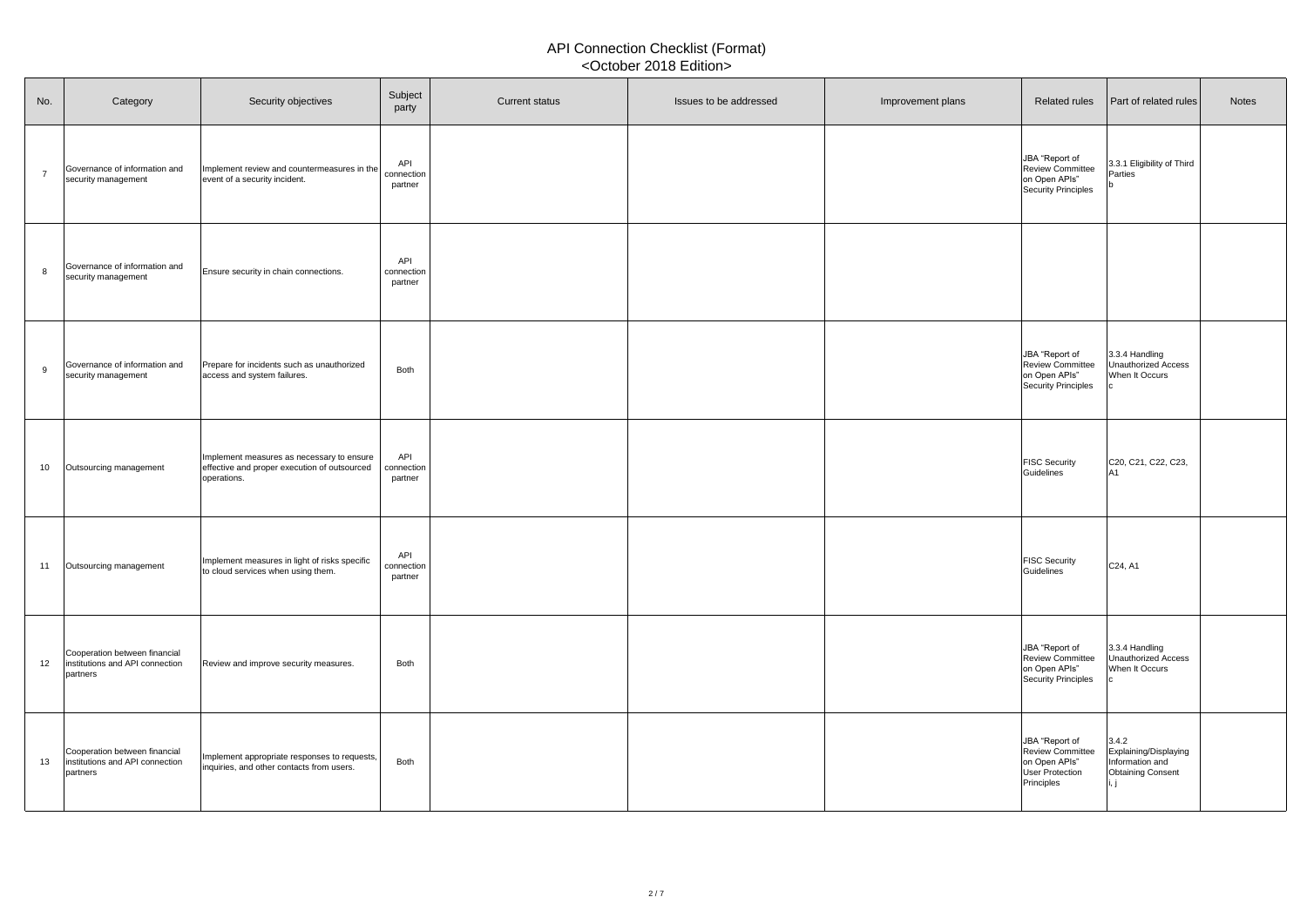| No. | Category                                                                     | Security objectives                                                                                   | Subject<br>party             | <b>Current status</b> | Issues to be addressed | Improvement plans | <b>Related rules</b>                                                                                                                 | <b>Part of related rules</b>                                                    | <b>Notes</b> |
|-----|------------------------------------------------------------------------------|-------------------------------------------------------------------------------------------------------|------------------------------|-----------------------|------------------------|-------------------|--------------------------------------------------------------------------------------------------------------------------------------|---------------------------------------------------------------------------------|--------------|
| 14  | Cooperation between financial<br>institutions and API connection<br>partners | Prevent spread of damage to users.                                                                    | <b>Both</b>                  |                       |                        |                   | JBA "Report of<br><b>Review Committee</b><br>on Open APIs"<br>User Protection<br>Principles                                          | 3.4.4 Actively<br><b>Preventing Incidence</b><br>and Spread of<br>Damages       |              |
| 15  | Cooperation between financial<br>institutions and API connection<br>partners | Compensate users appropriately when<br>needed.                                                        | <b>Both</b>                  |                       |                        |                   | JBA "Report of<br><b>Review Committee</b><br>on Open APIs"<br>User Protection<br>Principles                                          | 3.4.5 Responsibilities<br>Toward and<br>Compensation of Users                   |              |
| 16  | Cooperation between financial<br>institutions and API connection<br>partners | Operate contact points for user compensation<br>properly.                                             | <b>Both</b>                  |                       |                        |                   | JBA "Report of<br><b>Review Committee</b><br>on Open APIs"<br>User Protection<br>Principles                                          | 3.4.5 Responsibilities<br>Toward and<br>Compensation of Users                   |              |
| 17  | Management of computer facilities                                            | Implement countermeasures against<br>information leakage from computer facilities.                    | API<br>connection<br>partner |                       |                        |                   | JBA "Report of<br>Review Committee<br>on Open APIs"<br>Security Principles                                                           | 3.3.3 Countermeasures<br>for Internal<br>Unauthorized Access                    |              |
| 18  | Management of office facilities                                              | Prevent entry of unauthorized persons and<br>restrict access to important information.                | API<br>connection<br>partner |                       |                        |                   | JBA "Report of<br><b>Review Committee</b><br>on Open APIs"<br>Security Principles                                                    | 3.3.3 Countermeasures<br>for Internal<br><b>Unauthorized Access</b>             |              |
| 19  | Management of office facilities                                              | Prevent persons involved from taking<br>information out of the premises.                              | API<br>connection<br>partner |                       |                        |                   | JBA "Report of<br><b>Review Committee</b><br>on Open APIs"<br>Security Principles<br>---------<br><b>FISC Security</b><br>Guidelines | 3.3.3 Countermeasures<br>for Internal<br>Unauthorized Access<br>--------<br>P49 |              |
| 20  | Management of office facilities                                              | Prevent attacks such as intrusions to internal<br>systems through infection with computer<br>viruses. | API<br>connection<br>partner |                       |                        |                   | JBA "Report of<br><b>Review Committee</b><br>on Open APIs"<br>Security Principles                                                    | 3.3.2 Countermeasures<br>for External<br>Unauthorized Access                    |              |

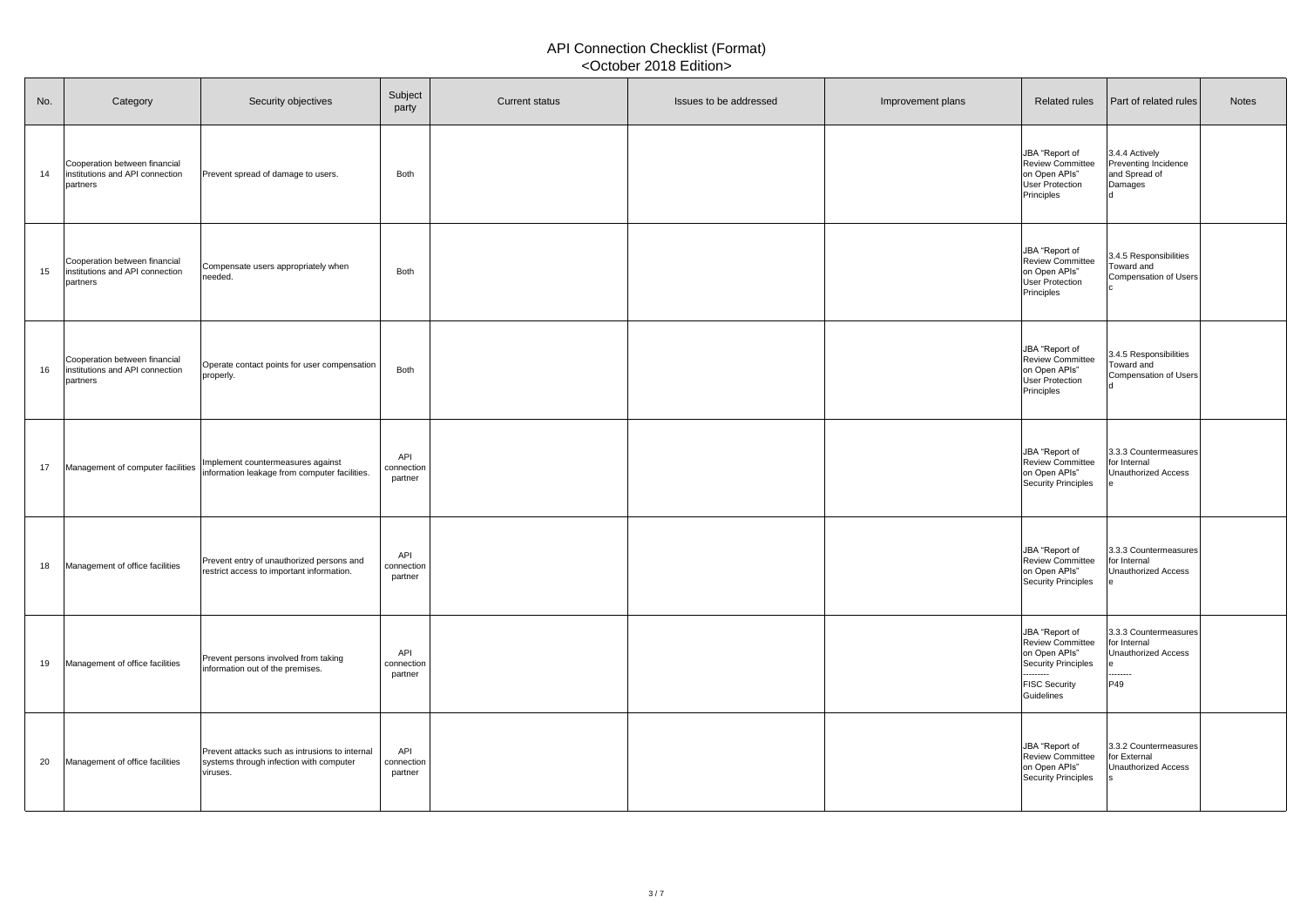| No. | Category                                           | Security objectives                                                                                              | Subject<br>party             | <b>Current status</b> | Issues to be addressed | Improvement plans | <b>Related rules</b>                                                                                                                | <b>Part of related rules</b>                                                 | <b>Notes</b> |
|-----|----------------------------------------------------|------------------------------------------------------------------------------------------------------------------|------------------------------|-----------------------|------------------------|-------------------|-------------------------------------------------------------------------------------------------------------------------------------|------------------------------------------------------------------------------|--------------|
| 21  | Management of system<br>development and operations | Prevent unauthorized access to information<br>assets from within.                                                | API<br>connection<br>partner |                       |                        |                   | JBA "Report of<br><b>Review Committee</b><br>on Open APIs"<br>Security principle<br>---------<br><b>FISC Security</b><br>Guidelines | 3.3.3 Countermeasures<br>for Internal<br>Unauthorized Access<br><br>P27, P29 |              |
| 22  | Management of system<br>development and operations | Implement authentication on system access.                                                                       | API<br>connection<br>partner |                       |                        |                   | <b>FISC Security</b><br>Guidelines                                                                                                  | P <sub>1</sub> , P <sub>8</sub> , P <sub>16</sub> , P <sub>26</sub>          |              |
| 23  | Management of system<br>development and operations | Maintain logs of access to and use of systems<br>to enable investigation in the event of<br>incidents.           | API<br>connection<br>partner |                       |                        |                   | <b>FISC Security</b><br>Guidelines                                                                                                  | P10                                                                          |              |
| 24  | Management of system<br>development and operations | Implement countermeasures to prevent<br>misconduct by operators.                                                 | API<br>connection<br>partner |                       |                        |                   |                                                                                                                                     |                                                                              |              |
| 25  | Management of system<br>development and operations | Implement measures as necessary to prevent<br>marked deterioration in quality when making<br>changes to systems. | API<br>connection<br>partner |                       |                        |                   |                                                                                                                                     |                                                                              |              |
| 26  | Management of system<br>development and operations | Implement countermeasures against<br>unauthorized access from the outside.                                       | API<br>connection<br>partner |                       |                        |                   | JBA "Report of<br><b>Review Committee</b><br>on Open APIs"<br>Security Principles                                                   | 3.3.2 Countermeasures<br>for External<br>Unauthorized Access                 |              |
| 27  | Management of system<br>development and operations | Implement countermeasures against<br>vulnerabilities in systems and networks.                                    | API<br>connection<br>partner |                       |                        |                   | JBA "Report of<br><b>Review Committee</b><br>on Open APIs"<br>Security Principles                                                   | 3.3.2 Countermeasures<br>for External<br>Unauthorized Access                 |              |

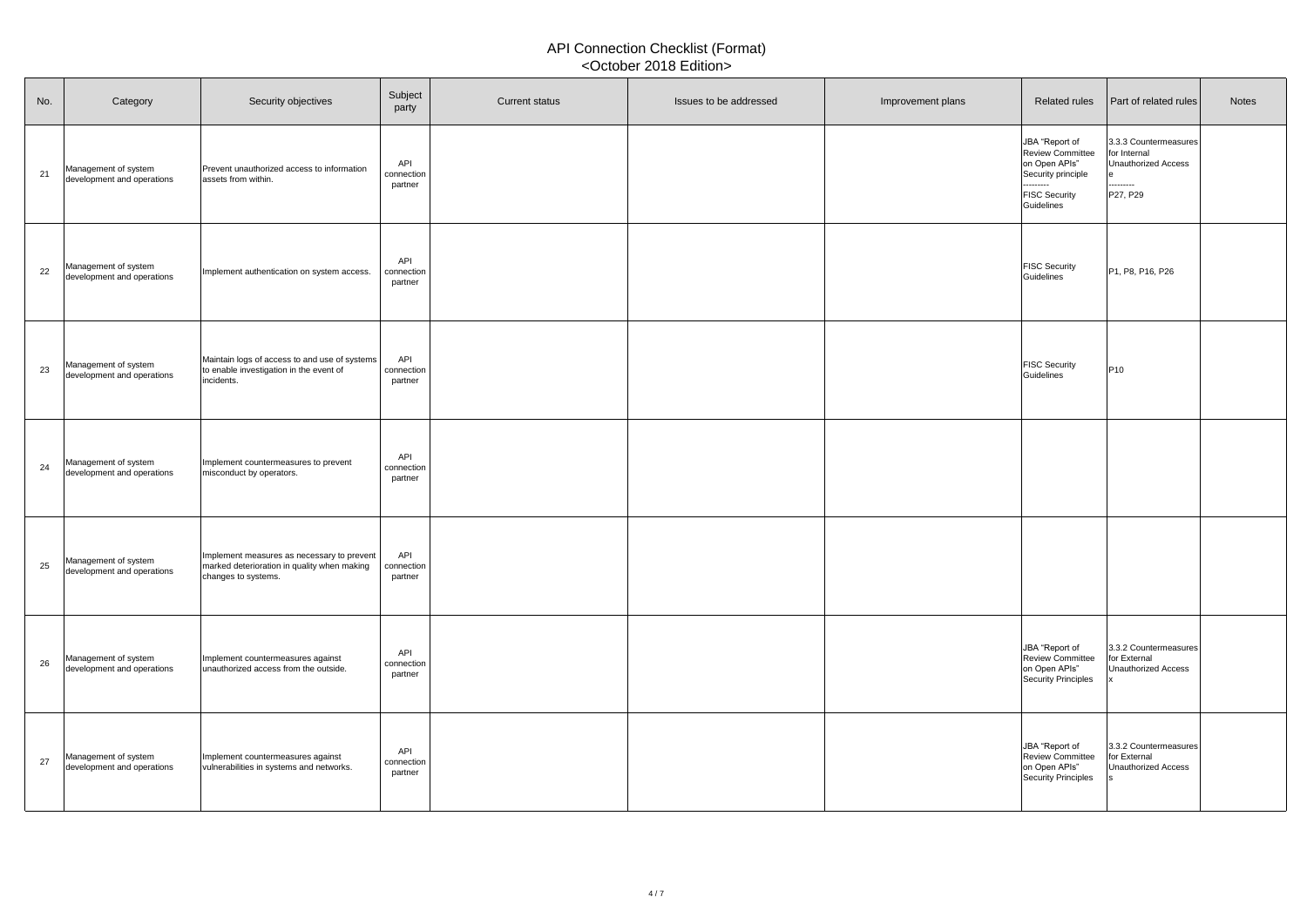| No.             | Category                                           | Security objectives                                                        | Subject<br>party             | <b>Current status</b> | Issues to be addressed | Improvement plans | <b>Related rules</b>                                                              | <b>Part of related rules</b>                                        | <b>Notes</b> |
|-----------------|----------------------------------------------------|----------------------------------------------------------------------------|------------------------------|-----------------------|------------------------|-------------------|-----------------------------------------------------------------------------------|---------------------------------------------------------------------|--------------|
| 28              | Management of system<br>development and operations | Manage confidential information taken out of<br>the premises.              | API<br>connection<br>partner |                       |                        |                   | JBA "Report of<br><b>Review Committee</b><br>on Open APIs"<br>Security Principles | 3.3.3 Countermeasures<br>for Internal<br>Unauthorized Access        |              |
| 29              | Service-system security functions                  | Implement management measures suited to<br>the types and contents of data. | API<br>connection<br>partner |                       |                        |                   | JBA "Report of<br><b>Review Committee</b><br>on Open APIs"<br>Security Principles | 3.3.2 Countermeasures<br>for External<br>Unauthorized Access        |              |
| 30 <sup>°</sup> | Service-system security functions                  | Implement countermeasures against leakage<br>of confidential information.  | API<br>connection<br>partner |                       |                        |                   | JBA "Report of<br><b>Review Committee</b><br>on Open APIs"<br>Security Principles | 3.3.2 Countermeasures<br>for External<br>Unauthorized Access        |              |
| 31              | Service-system security functions                  | Enable restoration of lost or damaged<br>information.                      | API<br>connection<br>partner |                       |                        |                   | JBA "Report of<br><b>Review Committee</b><br>on Open APIs"<br>Security Principles | 3.3.2 Countermeasures<br>for External<br>Unauthorized Access        |              |
| 32              | Service-system security functions                  | Develop authentication functions to protect<br>lusers.                     | API<br>connection<br>partner |                       |                        |                   | JBA "Report of<br><b>Review Committee</b><br>on Open APIs"<br>Security Principles | 3.3.2 Countermeasures<br>for External<br><b>Unauthorized Access</b> |              |
| 33              | Service-system security functions                  | Implement countermeasures against fake<br>applications.                    | API<br>connection<br>partner |                       |                        |                   |                                                                                   |                                                                     |              |
| 34              | Service-system security functions                  | Keep the spread of damage from<br>unauthorized access to a minimum.        | <b>Both</b>                  |                       |                        |                   | JBA "Report of<br><b>Review Committee</b><br>on Open APIs"<br>Security Principles | 3.3.4 Handling<br>Unauthorized Access<br>When It Occurs             |              |

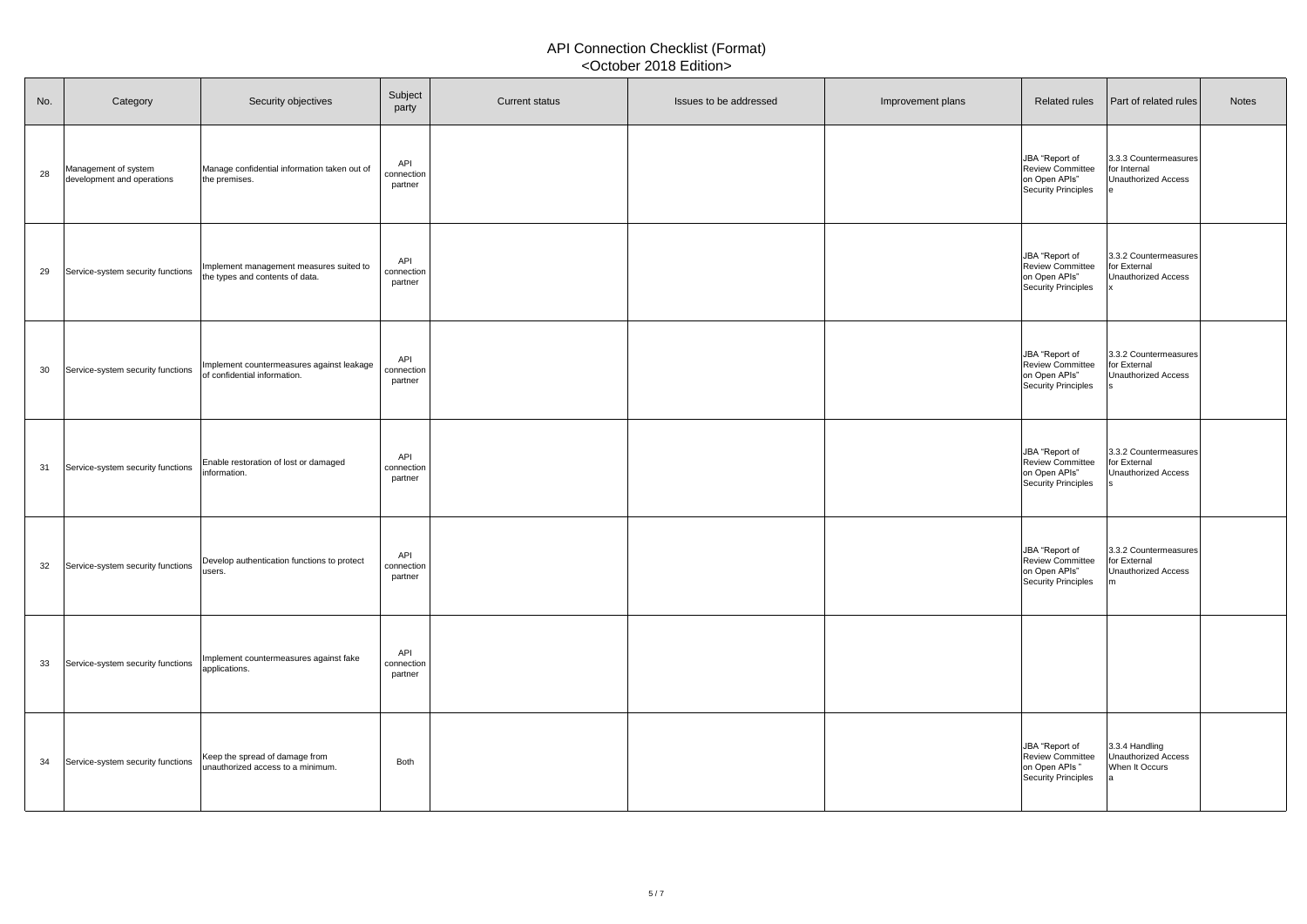| No. | Category                          | Security objectives                                                                                                                                         | Subject<br>party             | <b>Current status</b> | Issues to be addressed | Improvement plans | <b>Related rules</b>                                                              | <b>Part of related rules</b>                                                                                                   | <b>Notes</b> |
|-----|-----------------------------------|-------------------------------------------------------------------------------------------------------------------------------------------------------------|------------------------------|-----------------------|------------------------|-------------------|-----------------------------------------------------------------------------------|--------------------------------------------------------------------------------------------------------------------------------|--------------|
| 35  | Service-system security functions | Enable tracing in the event of unauthorized<br>access.                                                                                                      | <b>Both</b>                  |                       |                        |                   | JBA "Report of<br><b>Review Committee</b><br>on Open APIs"<br>Security Principles | 3.3.2 Countermeasures<br>for External<br>Unauthorized Access<br>3.3.4 Handling<br><b>Unauthorized Access</b><br>When It Occurs |              |
| 36  | <b>API</b> security functions     | Implement countermeasures against leakage<br>of confidential information related to<br>authentication and authorization.                                    | API<br>connection<br>partner |                       |                        |                   | JBA "Report of<br><b>Review Committee</b><br>on Open APIs"<br>Security Principles | 3.3.2 Countermeasures<br>for External<br><b>Unauthorized Access</b>                                                            |              |
| 37  | <b>API</b> security functions     | Prevent unexpected usage of API.                                                                                                                            | API<br>connection<br>partner |                       |                        |                   |                                                                                   |                                                                                                                                |              |
| 38  | <b>API</b> security functions     | Ensure that user accounts are not used to<br>establish API connection without the user's<br>knowledge.                                                      | Financial<br>institution     |                       |                        |                   | JBA "Report of<br><b>Review Committee</b><br>on Open APIs"<br>Security Principles | 3.3.2 Countermeasures<br>for External<br><b>Unauthorized Access</b>                                                            |              |
| 39  | <b>API</b> security functions     | Realize the strength of authentication that<br>strikes a suitable balance between user<br>convenience and user protection suited to the  <br>risk involved. | Financial<br>institution     |                       |                        |                   | JBA "Report of<br><b>Review Committee</b><br>on Open APIs"<br>Security Principles | 3.3.2 Countermeasures<br>for External<br><b>Unauthorized Access</b>                                                            |              |
| 40  | <b>API</b> security functions     | Implement multilayered protection against<br>attacks targeting vulnerabilities.                                                                             | Financial<br>institution     |                       |                        |                   | JBA "Report of<br>Review Committee<br>on Open APIs"<br>Security Principles        | 3.3.2 Countermeasures<br>for External<br><b>Unauthorized Access</b>                                                            |              |
| 41  | <b>API</b> security functions     | Reduce the risk of misuse of authentication as  <br>much as possible.                                                                                       | Financial<br>institution     |                       |                        |                   | JBA "Report of<br>Review Committee<br>on Open APIs"<br>Security Principles        | 3.3.2 Countermeasures<br>for External<br><b>Unauthorized Access</b><br>g, m                                                    |              |